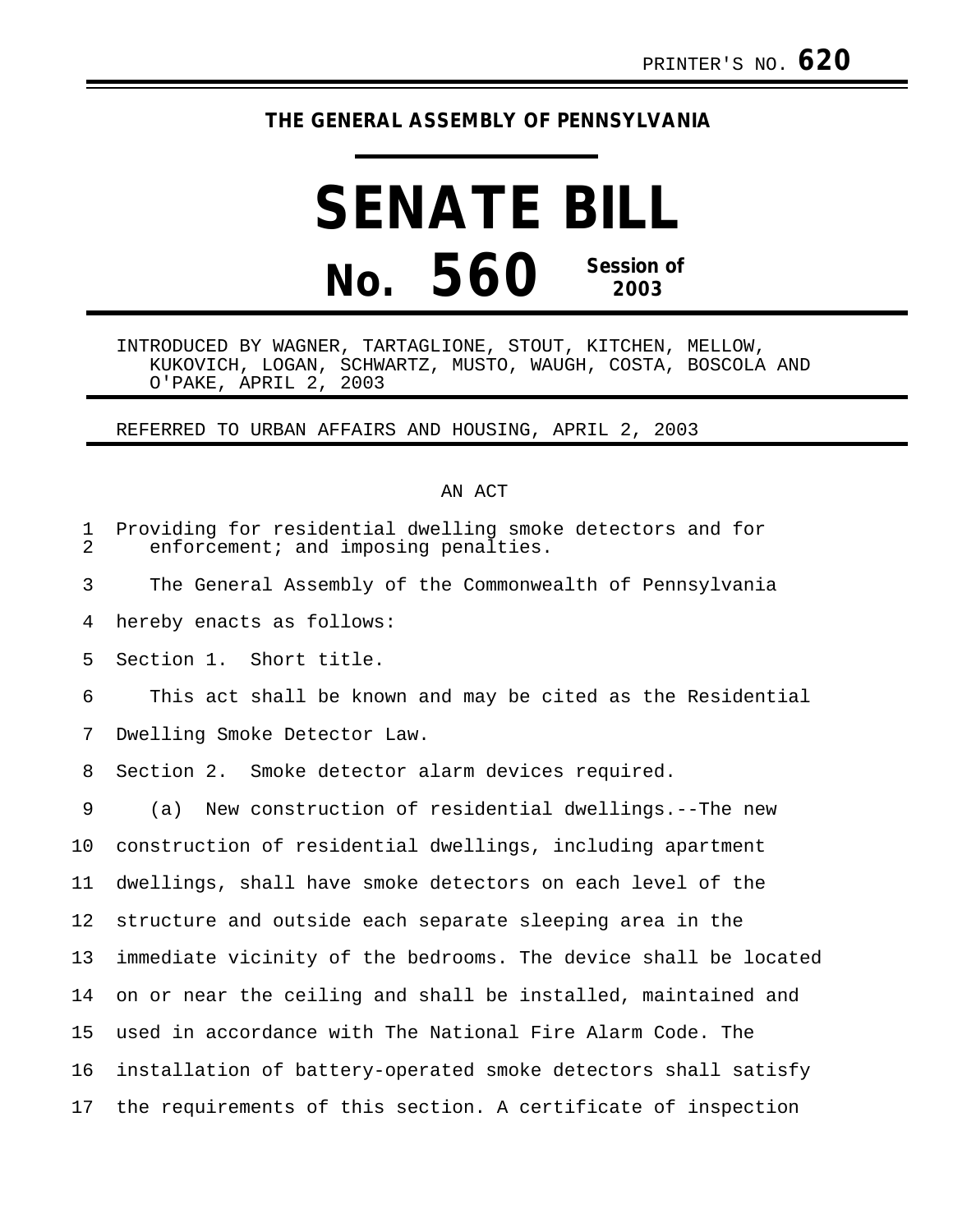1 shall be issued to the owner of the residential dwelling or 2 apartment dwelling upon inspection by the municipal zoning 3 officer or code enforcement officer of the municipality, or if 4 there is no such officer, then by an official designated by the 5 local governing body of the municipality. No such certificate 6 shall be issued until the local official has determined that the 7 residential dwelling is equipped with the alarm device or 8 devices required by this act. The local governing body of the 9 municipality may set a reasonable fee for conducting the 10 inspection. The fees collected under this act shall be used by 11 the municipality for fire prevention activities, fire prevention 12 equipment or other similar fire prevention needs.

13 (b) Change of occupancy in existing residential dwellings.-- 14 In any case where a change of occupancy of a residential 15 dwelling exists, including an apartment dwelling, the sale or 16 lease of property shall be conditional on the existence and 17 proper installation of smoke detectors in the residential and 18 apartment dwellings in accordance with The National Fire Alarm 19 Code. A certificate of inspection shall be issued to the owner 20 of the residential or apartment dwelling upon inspection by the 21 municipal zoning officer or code enforcement officer of the 22 municipality, or if there is no such officer, then by an 23 official designated by the local governing body of the 24 municipality. No such certificate shall be issued until the 25 local official has determined that the residential dwelling is 26 equipped with the alarm device or devices required by this act. 27 The local governing body of the municipality may set a 28 reasonable fee for conducting the inspection. The fees collected 29 under this act shall be used by the municipality for fire 30 prevention activities, fire prevention equipment or other 20030S0560B0620 - 2 -